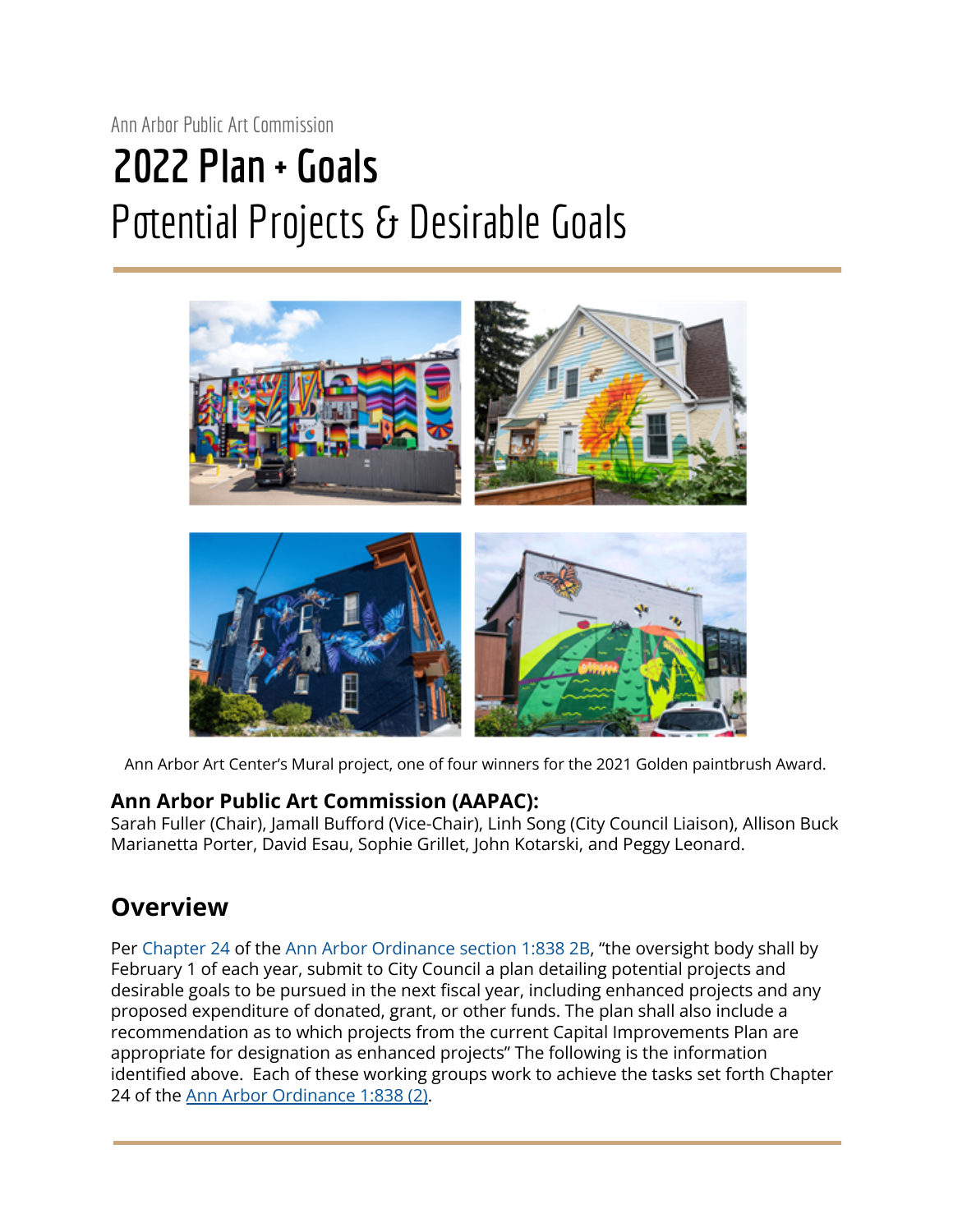# **Working Groups + Goals/related ordinance**

#### **Business Owners + Developers Work Group**

John Kotarski

During 2020 this working group was created in order to help facilitate and encourage private developers to include public art within their plans/designs. This was primarily achieved by adding an AAPAC commissioner as a non-voting member of the Design Review board which routinely meets with private developers and consults on their site plans for projects within downtown Ann Arbor.

Specifically, Ann Arbor Ordinance 1:239 added (c) which states: "The Ann Arbor Public Art Commission may appoint 1 of its members to serve as a nonvoting liaison to the Design Review Board for the purpose of providing comments to petitioners regarding the potential for incorporating private artwork into projects under review by the Design Review Board. The Ann Arbor Public Art Commission liaison shall continue to serve until they are no longer members of the Ann Arbor Public Art Commission or until the Ann Arbor Public Art Commission appoints a different member."

In 2022, the Business Owners + Developers work group would like to achieve the following goals:

- A. Formalize the Public Art Idea Book to stimulate imagination and inspire Public Art and Design projects for inclusion with private developments. Include periodic presentations of ideas at Design Review Board meetings.
- B. Develop and add a Public Art & Design section to Design Review Board Guidelines.
- C. Connect with specific developers in town where appropriate and designate liaison from AAPAC to participate in their public art and design projects planning.
- ❖ 1:838 (F) Promote awareness of public art;
- ❖ 1:838 (E) Foster public/private partnerships to support public art;

#### **Capital Improvement Project Working Group**

David Esau, Sarah Fuller, & Allison Buck

The attached list of current enhancements that were recommended and approved by City Council previously was created by this working group with support from city staff [attached as "[Status Update for past Public Art Enhancement](https://drive.google.com/drive/u/1/my-drive) Recommendations Based on Proposed [FY2023-2028 CIP Modifications](https://drive.google.com/drive/u/1/my-drive)". This working group updates this list of potential projects annually as new projects are identified.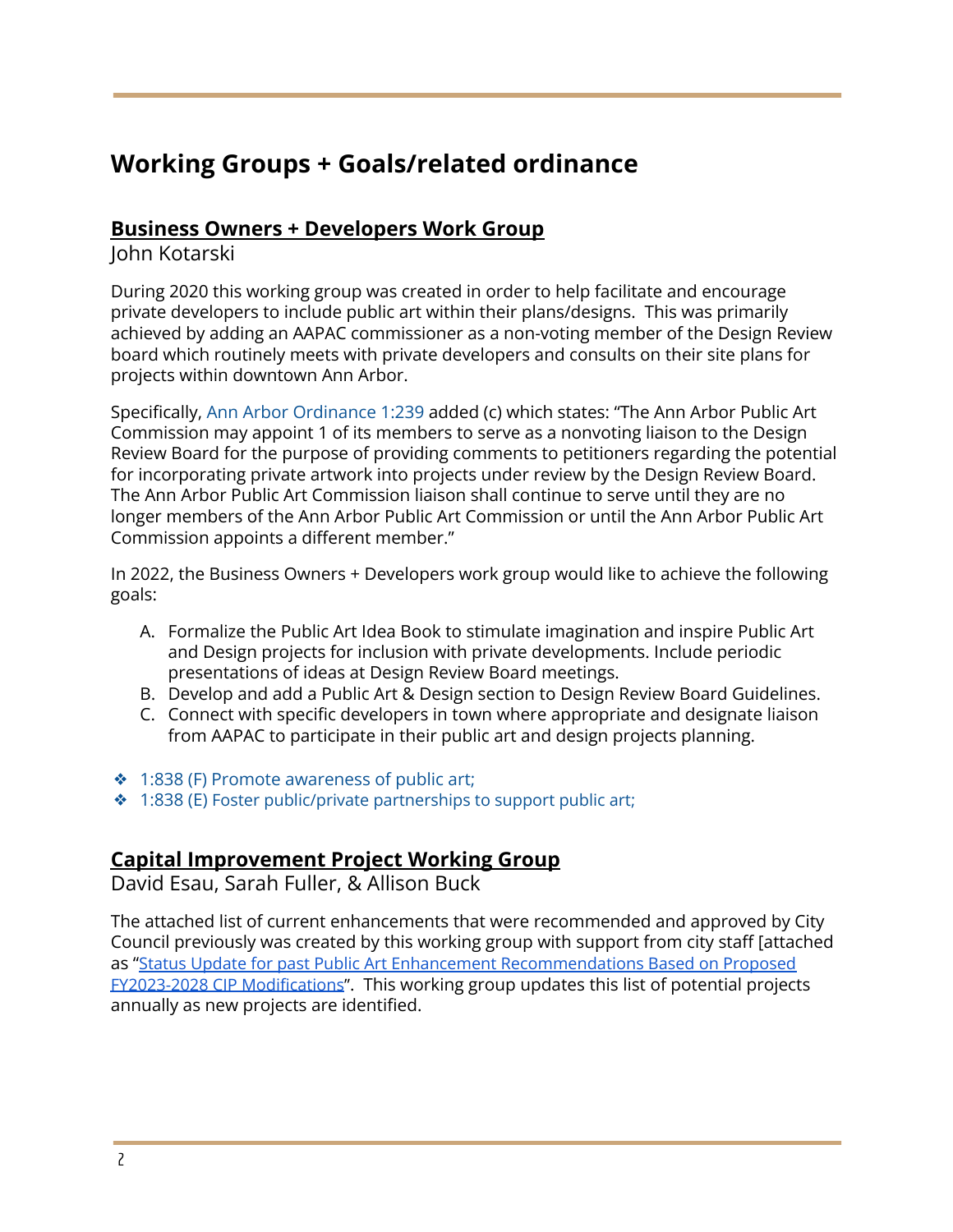An additional goal for the CIP Work Group in 2022 will be to foster a more regular and direct relationship with the Ann Arbor Downtown Development Authority with the help of the Leadership Work Group.

- $\div$  1:838 (B) The plan shall also include a recommendation as to which projects from the current Capital Improvements Plan are appropriate for designation as enhanced projects;
- $\div$  1:838 (C) Work with city staff to determine which capital improvement projects are appropriate for designation as an enhanced project and what type and amount of public art may be appropriate for such projects;
- ❖ 1:838 (D) Make recommendations, subject to the approval of the City Administrator, regarding disbursement of public art funds to acquire, produce, install, maintain, alter, relocate or remove public art;

## **Communications + Art Placement Work Group**

Allison Buck, Sarah Fuller, Marianetta Porter, & David Esau

This working group was established to promote and communicate about City of Ann Arbor public art projects. In 2020, a full library of the current holdings is within the city's collection in the [Public](https://www2.a2gov.org/GIS/MapAnnArbor/PublicArt/) Art Tour and is shared on AAPAC's website. With support from city staff, this working group will look for new ways to celebrate and communicate with the community about the collection. During our December retreat the AAPAC elected to include some artworks from the University of Michigan's extensive art collection as well within the City's Public Art Tour.

In 2022, the Communications + Art Placement work group would like to achieve the following goals:

- A. Establish Ann Arbor as a public art destination.
- B. Increase visibility and awareness of the Public Art Tour and the city's art collection.
	- a. Promoting with Destination, Pure Michigan, Arts Alliance, Ann Arbor Art Center, Michigan Radio.
- C. Continue to promote the Ann Arbor Public Art Commission.
- D. Establish quarterly press release/email newsletter and biweekly/monthly social media posts with communications and outreach plans.
- ❖ 1:838 (F) Promote awareness of public art;

## **Fundraising Work Group**

Allison Buck, Sarah Fuller, & David Esau

This working group was established to write grants on behalf of AAPAC and the City of Ann Arbor, work to fundraise private donations, and oversee the funds within the Ann Arbor Art in Public Places Endowed Fund at the Ann Arbor Area Community Foundation(AAACF). "This fund was established in 1999 by the City of Ann Arbor Commission on Art in Public Places to encourage public art, particularly in new developments and raise funds for securing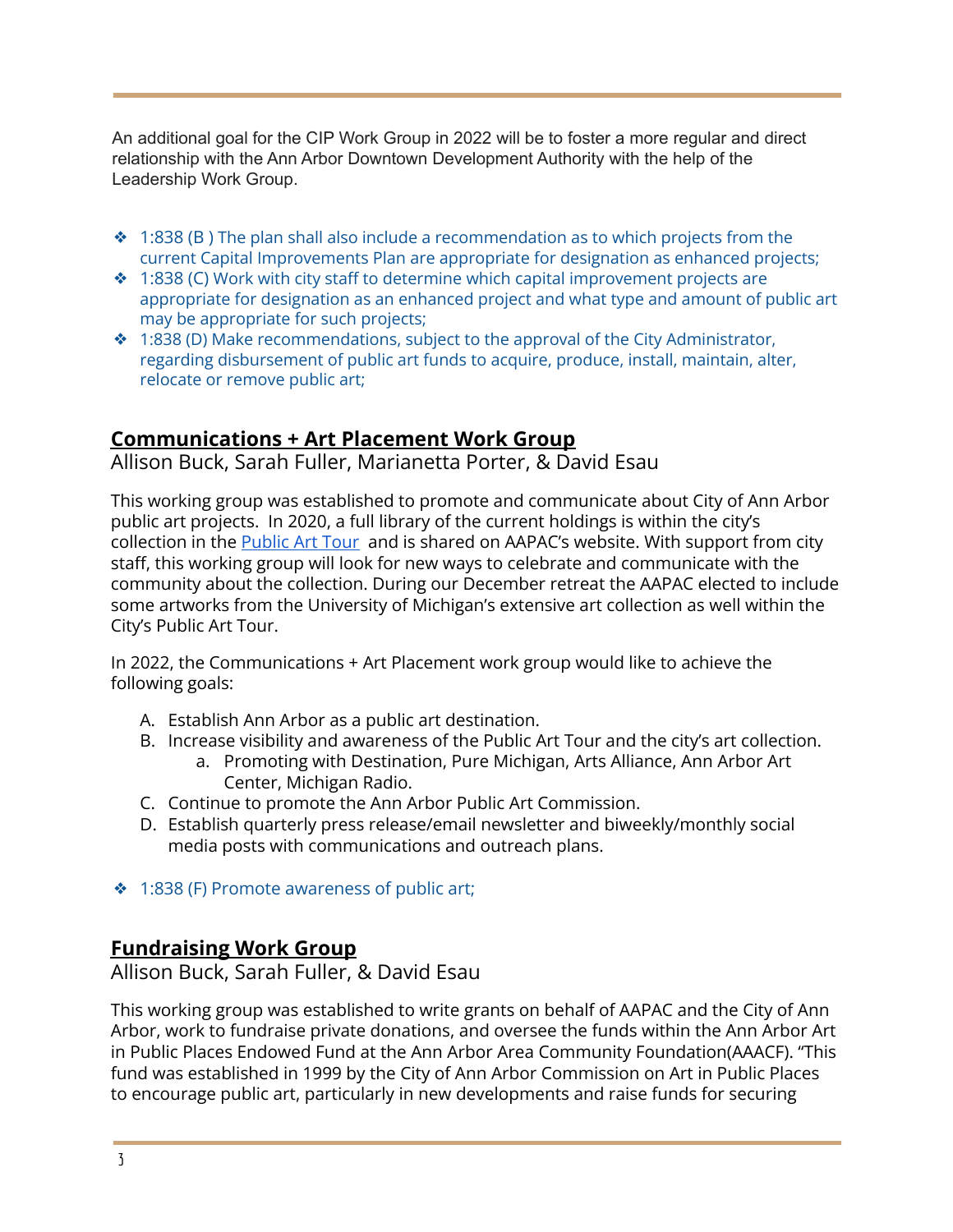works of art. This endowed fund enables the Commission to accept donations for the purchase, installation, maintenance and preservation of public art throughout the city."

In 2022, the Fundraising work group would like to achieve the following goals:

- A. Continue to plan for stewardship of endowment strategize around using interest earned by endowed funds.
- B. Identify avenues for community members to donate towards public art projects in addition to the option of donating to the AAACF endowed fund.
- C. Request addition of line item funding for AAPAC.
- D. Apply for at least one grant in 2022.
- ❖ 1:838 (D) Make recommendations, subject to the approval of the City Administrator, regarding disbursement of public art funds to acquire, produce, install, maintain, alter, relocate or remove public art;
- $\div$  1:838 (E) Raise funds above and beyond the funds for public art that are included as part of an enhanced project, interact with donors of funds or art works on behalf of the city, and foster public/private partnerships to support public art. Mechanisms for fund raising may include but are not limited to crowdfunding, grants, and gifts from corporations, foundations, and individuals;
- ❖ 1:838 (F) Promote awareness of public art;
- ❖ 1:838 (I) Provide advice to and assist both potential donors of art and other governmental entities regarding possible public locations for placement of art when such art cannot be placed on any city property or incorporated into a capital project of the city;

## **Nominations/Leadership Review Work Group**

John Kotarski & Allison Buck

This working group annually reviews the Chair and Vice-Chair of AAPAC by facilitating a survey of the current commission members that establishes feedback on the leadership and makes nominations for leadership moving forward.

#### **Leadership Work Group**

Sarah Fuller & Janall Bufford

The Leadership Work Group has absorbed the responsibilities of the Policy & Governance Work Group which was established to facilitate any potential changes to AAPAC bylaws. At this time there are no bylaws to change.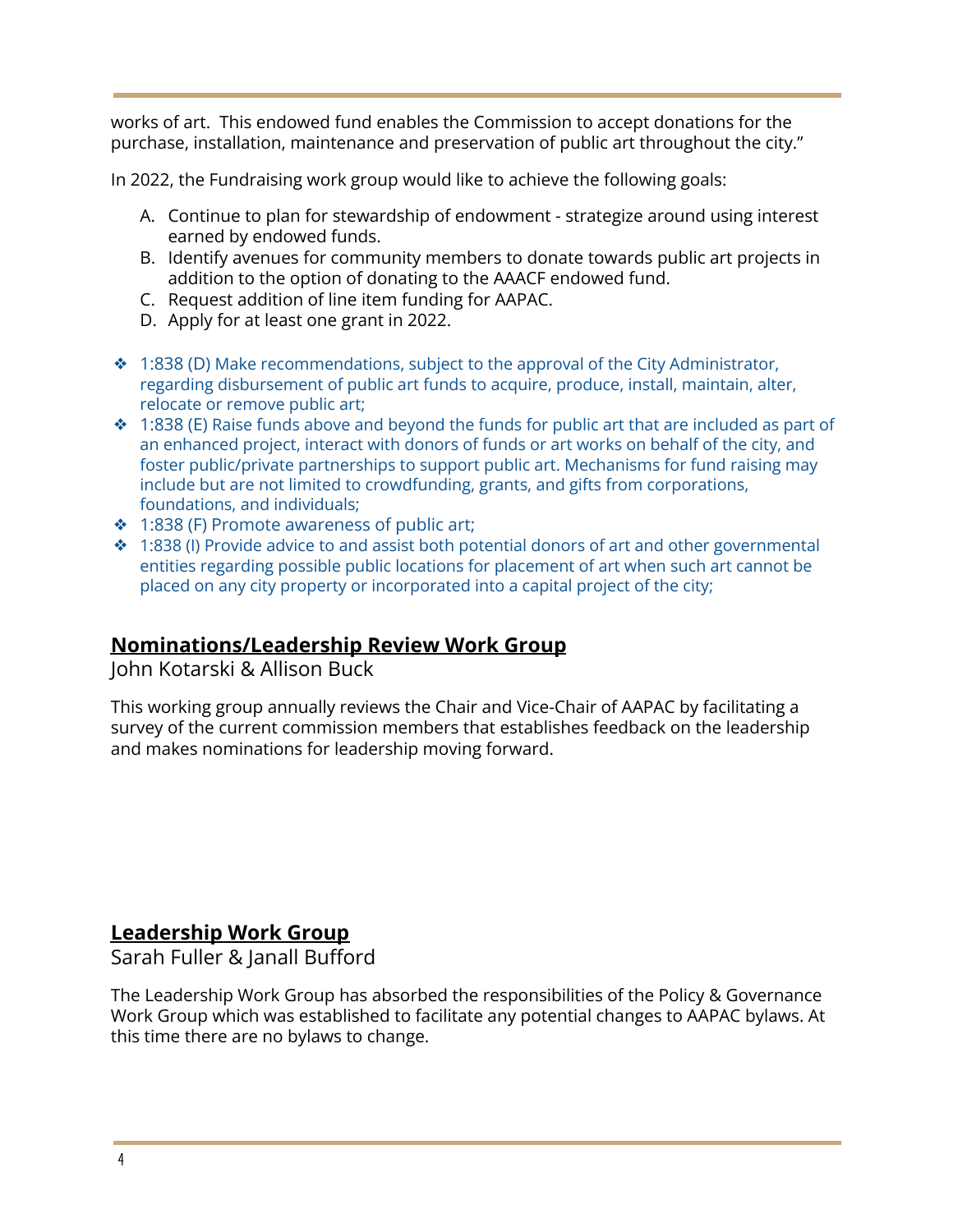The Leadership Work Group has also absorbed the responsibilities of the Commission membership Work Group to maintain a commission consisting of nine members, working with the mayor to seamlessly integrate new members.

The Leadership Work Group will also be responsible for forging an alliance with the newly created Ypsilanti Public Art Commission and the Ann Arbor Downtown Development Authority.

Lastly, the Leadership Work group is responsible for creating Annual Plans and Annual Reports submitted to City Council.

In 2022, the Leadership Work Group would like to achieve the following goals:

- A. Fill the open position on the AAPAC.
- B. Maintain a commission of nine members.
- C. Look for opportunities to collaborate with the Ypsilanti Art Commission.
- D. Forge a stronger relationship with the DDA, which will also help to support the CIP work group's efforts in suggesting art enhancements throughout the City based on the City's Capital Improvements list.
- ❖ 1:838 (F) Promote awareness of public art;

#### **Special Projects Work Group**

Sophie Grillet, Jamall Bufford, Sarah Fuller & Peggy Leonard

This working group has recently been focused on reviving the Golden Paintbrush Award which was accomplished this year after a decade-long absence. 2021 [winners](https://www.a2gov.org/departments/public-services/Pages/Golden-Paintbrush-Award.aspx) have been selected and an onsite award presentation is in the works. This group will continue to facilitate the Golden Paintbrush award in 2022 as well as providing project support for larger endeavors.

In 2022, the Special Projects work group would like to achieve the following goals:

- A. Continue to promote the Nomination and Selection process for the Golden Paintbrush Award in 2022.
	- a. Identify new annual physical award (i.e. a custom tile from Motawi Tileworks)
- B. Expand the Public Art Tour to include non-city public artworks. For example, drawing upon the University of Michigan's extensive collection.
- C. Find and incorporate more ways to include performance arts (dance, music etc.) in city celebrations and festivals.
- D. Work with Parks and Recreation to foster public art projects in neighborhood parks.
- E. See a Black Lives Matter mural installed downtown.
- F. Continue to engage the youth in our community, promoting and empowering youth to create public artwork.
- ❖ 1:838 (E) Foster public/private partnerships to support public art;
- ❖ 1:838 (F) Promote awareness of public art;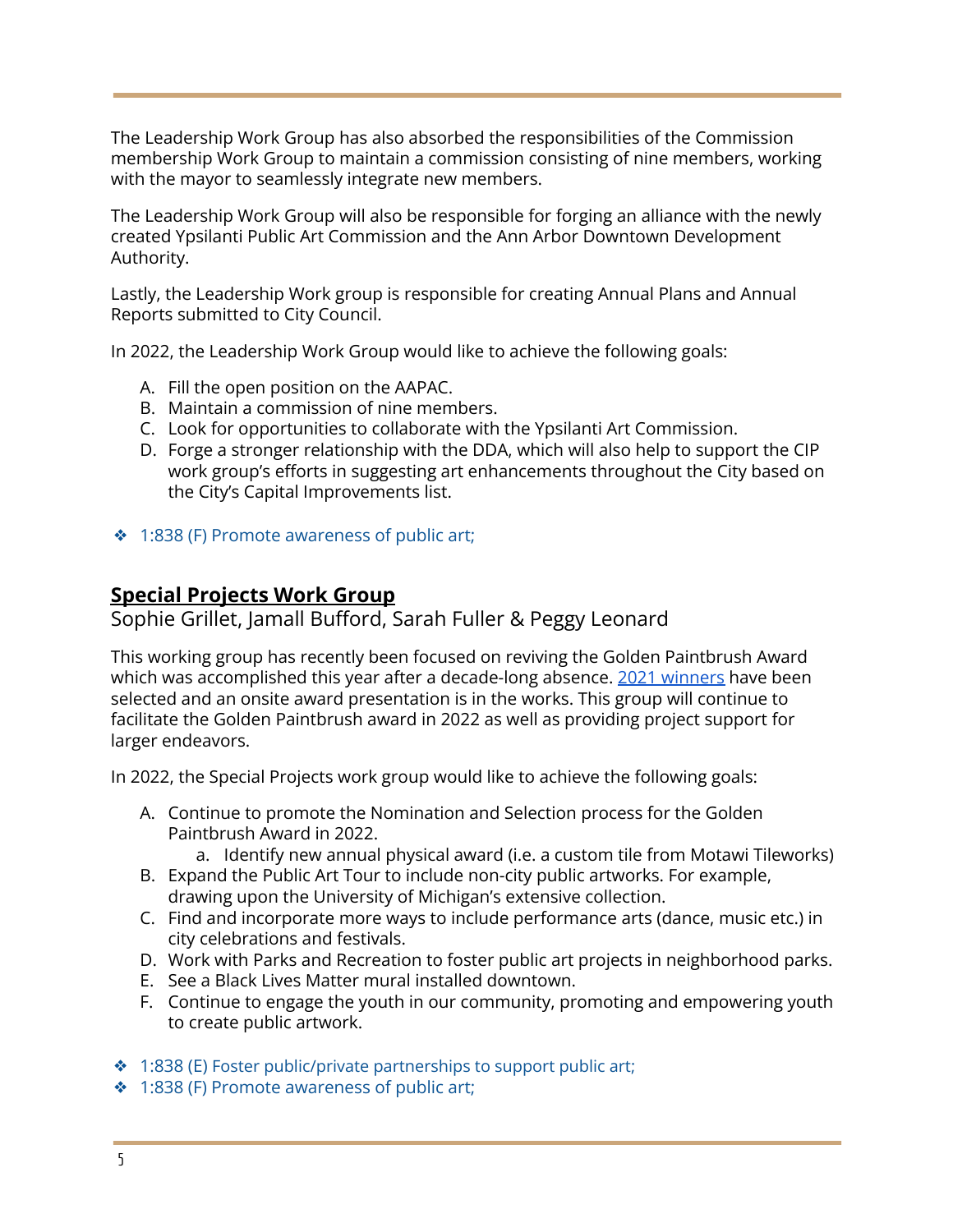## **Outreach Work Group**

Peggy Leonard, Marianetta Porter, Sophie Grillet

During our 2021 December retreat the Outreach Work Group was created. This working group (formally known as the Youth Outreach Work Group) will still actively seek opportunities to engage youth in the community with the goal of including youth as non-voting members of the commission.

This group has been expanded upon to now include the goals of the Leadership Forum work group which was established with the intention of cultivating appreciation and support for public art. In 2021, the Leadership Forum Work Group created a AAPAC Leadership Forum made up of community leaders, artists, and citizens who are interested in public art and the important role it plays is the cultural and economic life of the community. This group would also serve as both key communicators and advocates to their networks of friends, colleagues, and associates, as well as serving as an advisory board on behalf of our community constituents. This group will also serve as a source of commission candidates for the AAPAC, and may well contribute to membership and participation in other city and civic commissions, boards, and forums.

In 2022, the Outreach work group would like to achieve the following goals:

- A. Find and utilize an online survey tool to survey the community as to opinions on public art in Ann Arbor. What community members like and dislike as well as what they would like to see in the future.
- B. Add non AAPAC expert volunteers to our current Work Groups for specific projects to utilize expertise and grow knowledge of the AAPAC.
- C. Continue to engage with youth in the community in order to add non-voting youth to the commission.
- D. Activate the AAPAC Leadership Forum list created in 2021 to bring awareness to the AAPAC and collaborate on current and future projects.
- E. Create a series of pop-up art events in collaboration with local artists to bring awareness of the AAPAC and forge strong relationships with local artists and the art appreciating community.
- F. As requested by the mayor, Support and engage with the City Clerk's office to select a new flag design for the City of Ann Arbor.
- ❖ 1:838 (E) Foster public/private partnerships to support public art;
- ❖ 1:838 (F) Promote awareness of public art;
- ❖ 1:838 (J) For art proposed under this chapter, seek public input through the city's public engagement process. This process may include, but is not limited to, electronic messages to registered neighborhood associations, public meetings, forums, workshops online or other surveys, and A2 Open City Hall;
- ❖ 1:838 (F) Promote awareness of public art;